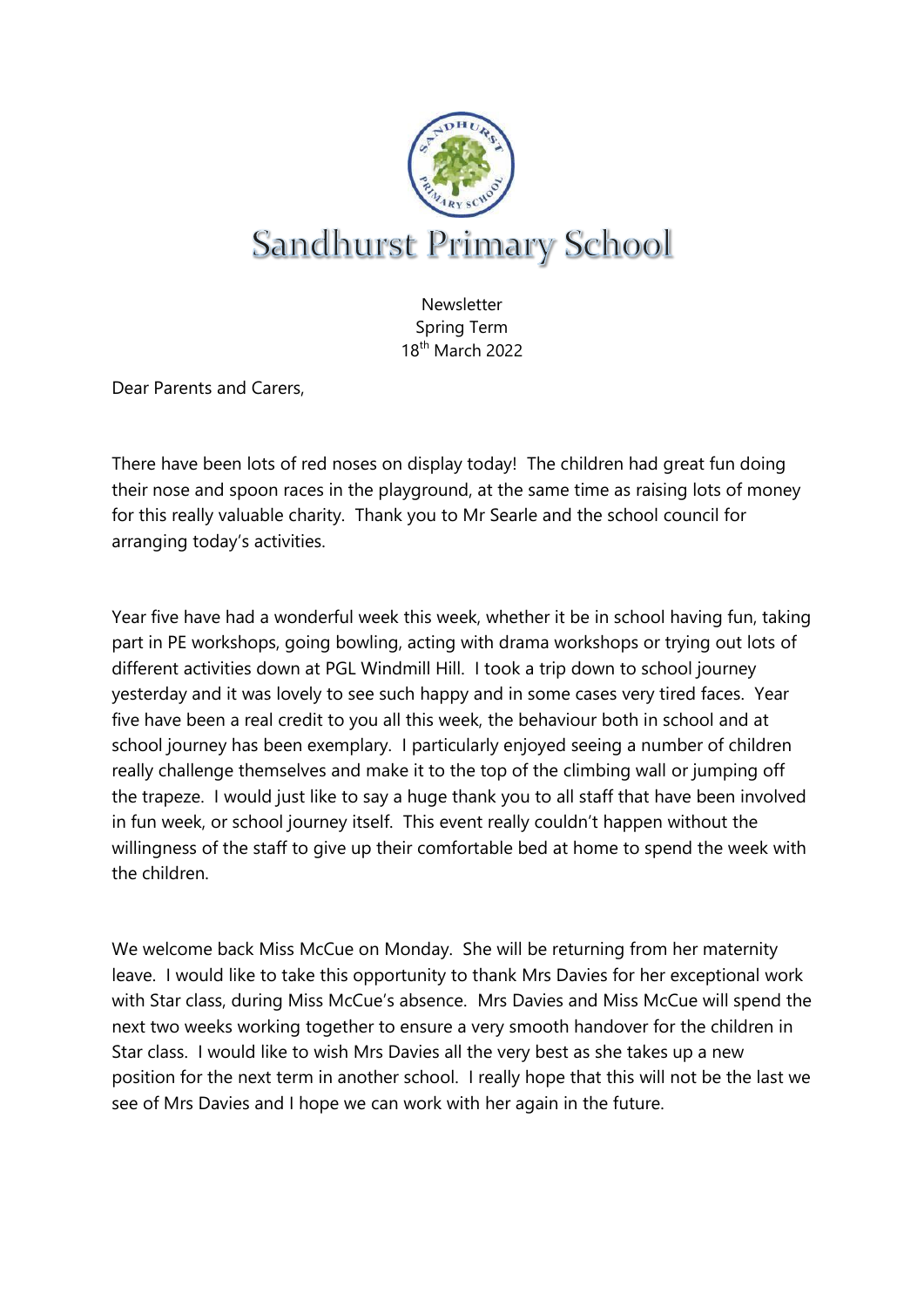I attended the headteacher's briefing about COVID this week. It is very clear from the briefing that COVID is still very much with us. We have seen a very slight reduction in numbers this week and feel as if we are moving in the right direction. I would just like to remind you, that in order to try and stop the spread, we would still recommend that your children isolate if they test positive. Even though no longer law, it is still the government's recommendation that those people testing positive do isolate for five full days. I can only continue to thank you for all your support in helping us manage what feels like a never ending situation.

## **Learning this week**

The Nursery started Science Week off with a flurry of planting activities! They made 'handy-glove greenhouses' by planting a different seed in each finger of a rubber glove. They planted cress seeds and beans and will be closely observing their growth over the next few weeks. Children also painted and decorated their wooden creations to complete their woodwork project. Finally, they have enjoyed making bread by measuring out the ingredients in pairs and then kneading their own individual bread rolls.

In Reception the children have been learning all about bees and how honey is made. They especially enjoyed tasting locally produced honey from the Corbett Estate! The children have made some wonderful fact books which they are very proud of.

This week in year one the children have had an excellent time for science week, thanks to very generous donations of our parents, the children have been able to plant their very own bean plants. They each planted their beans using soil and talked about where they should place their plants in the classroom to help them grow. They have been dedicated to watering them and taking care of them so far and are patiently waiting to see them start sprouting. The children have also been looking at different types of plants and trees, they can tell the difference between deciduous and evergreen trees. They can also label and name parts of a plant using their observation skills. Fingers crossed for healthy beanstalks to come!

In English this week, Year 2 have concluded their focus story 'Journey.' The children have enjoyed writing about the main character's adventures and have taken time to reflect on and write about the part of the journey in the story that they most enjoyed. In maths, they have been working hard to find a half and a quarter of a number using the bar model method. In art, the children have looked at sculpture artists and explored using clay by pinching, pulling, squeezing, coiling, rolling and carving it.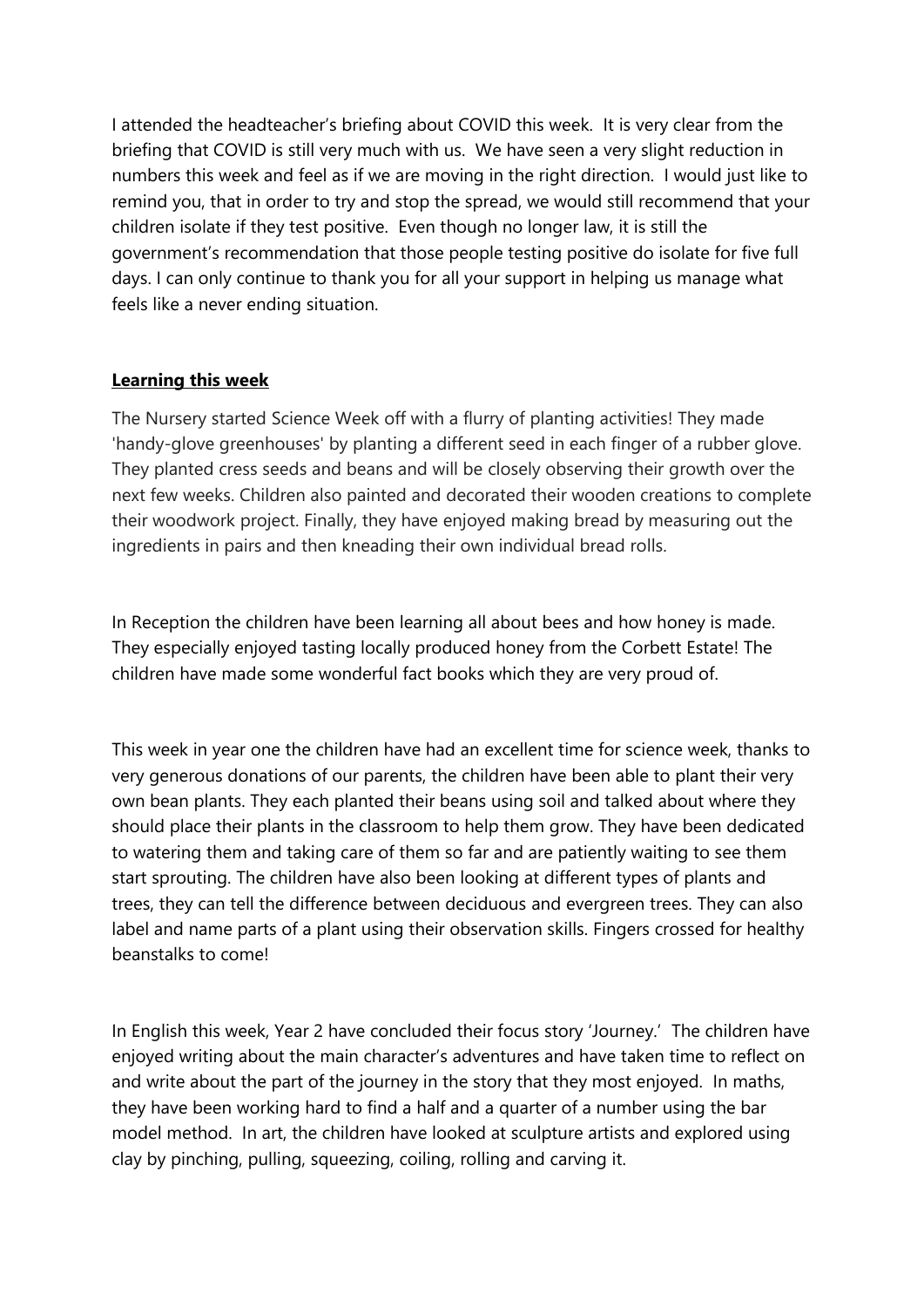Year 3 have been learning about perimeter. They had to measure the perimeter of some Roman furniture to see if it would fit inside a Roman villa. In English, they have continued their persuasive writing as Roman property agents. For science week, Year 3 rotated around the classes for three activities: making Gentoo penguin nests in the secret garden, investigating if our hands grow as we get older and creating an animal that could survive on Mars. In RE, they have been thinking about Hindu shrines and what objects hold a special meaning to us. They also looked at what happens in a mandir, a Hindu place of worship. In topic, Year 3 have explored Roman laws and punishments. They decided that they are glad that laws and punishments are very different today!

This week in Year Four they have been finding out about the ways of life and customs of Anglo-Saxon culture. In Maths they have been thinking about decimal numbers and how to divide them. The children have also been designing their own Anglo-Saxon style brooches to keep their cloaks done up.

Year 5 have just been having fun all week, whether in school during fun week or at PGL Windmill Hill

This week, year 6 have been writing their biographies on Charles Darwin, considering his achievements, the challenges he faced both professionally and in his personal life and the legacy he left behind. In maths, year 6 have been calculating the area of triangles and parallelograms as well as calculating the volume of shapes. As part of their topic on evolution and inheritance, the children have been observing specimens of butterflies, beetles and other mini beasts, sketching them in detail and applying colour using water colour pencils.

## Medication

Mrs McDuell in our office sent out some reminders for replacement medication this week. If you have received a reminder, please can you ensure that you send in your child's replacement medication as soon as possible or email the office if there has been a change in circumstances. Please be reminded that we need to take medication out with us on all school trips so it is important that we have a supply of your child's medication at school.

## **Clubs**

The Summer Term for clubs will start week commencing Monday 25 April 22 and Finish week commencing Friday 4 July 22.